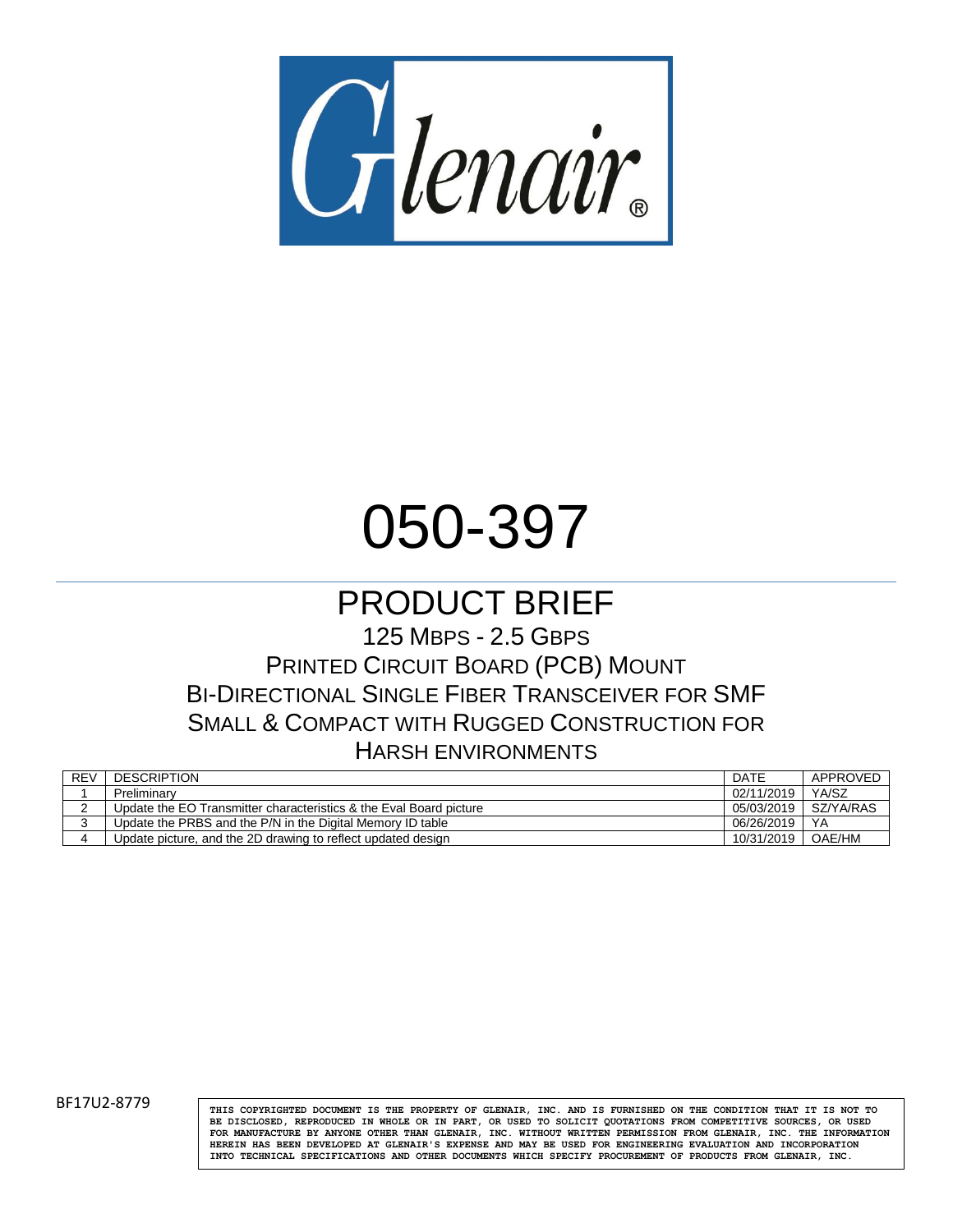

## *PCB Mount Bi-Directional Single Fiber Transceiver, 125 Mbps – 2.5 Gbps*



Glenair 050-397, is a ruggedized harsh environment PCB mount full duplex Single Fiber Transceiver with electrical and optical functionality equivalent to SFP transceivers but with mechanical design that is suited to the harsh temperature and vibration environments found in Military, Aerospace, Railway, Oil and Gas, and Industrial applications. The PCB mount optical transceiver supports Digital Monitoring Interface (DMI) features in accordance with SFF 8472. The transceiver consists of a Diplexer Bidirectional optical subassembly (BOSA) capable of full duplex data transmission over a single fiber optic cable. The BOSA consists of a transmitter, receiver and a wave division multiplexer filter (WDM) to isolate the received light from the transmitted light. The transceiver interfaces to an optical fiber through a GC connector. The transmitter is a DFB (Distributed Feedback) Laser source and laser driver circuit which converts digital DC balanced encoded CML signals into digitally modulated light. The receiver is a PIN/TIA with a limiting amplifier to convert digitally modulated light signals to digital CML signals.

#### **KEY FEATURES/BENEFITS**

- SFP Compatible Electrical I/O signal levels
- 1310nm or 1550nm DFB lasers to support up to 2.5 Gbps
- 10km SMF links
- PIN PD/TIA to support high sensitivity up to 2.5 **Gbps**
- Transceiver is securely mounted with screws to PCB to ensure excellent shock and vibration performance
- High-Speed Electrical plug-in connector eliminates the need for soldering & enables ease of servicing
- **•** Compact size: approx.  $0.8$ " x  $0.9$ " x  $0.5$ "
- -40°C to +85°C Operating Temperature Range
- Glenair fiber jumpers connect from transceiver to any Glenair Mil/Aero Fiber Optic Connector Style
- **Evaluation fixtures available**
- Optional Digital Diagnostic and Monitoring (DMI) based on SFF-8472, enables monitoring of:
	- o TX optical power, RX optical power, Laser bias current, Temperature, Supply voltage

#### **APPLICATIONS**

- Harsh Environment such as: Airborne, Tactical, Railway, Industrial, Oil and Gas and Shipboard applications
	- o Fast Ethernet, Gigabit Ethernet, Fiber Channel

#### **Table 1** *HOW TO ORDER* **Part Number Development Options**

| <b>Part Number</b>                                     | <b>Two Wire</b><br><b>Address</b>                                                                                                                | Wavelengths                                                                 | Temperature**         | <b>Screw Length**</b><br>(Mod Code) |
|--------------------------------------------------------|--------------------------------------------------------------------------------------------------------------------------------------------------|-----------------------------------------------------------------------------|-----------------------|-------------------------------------|
| 050-397                                                | $Blank = A2h$                                                                                                                                    | $-T13R15-1D = 1310nm TX, 1550nm RX$<br>$-T15R13-1D = 1550nm TX$ , 1310nm RX | $Blank =$<br>Standard | $Blank = Standard$                  |
| PCB Mount BiDi<br>Transceiver,<br>125 Mbps-2.5<br>Gbps | Other Options:<br>C <sub>0</sub> , C <sub>2</sub> , C <sub>4</sub> , C <sub>6</sub> ,<br>C8, CA, CC,<br>CE, DO, D2, D4,<br>D6, D8, DA,<br>DC. DE |                                                                             |                       | $-954 - xxx = IAW Mod$<br>Code 954  |

#### *Example: 050-397C0-T13R15-1D*

*PCB Mount BiDi Transceiver, SMF, 1310nm TX 1550nm RX, Two Wire Address = C0h, Data Rate = 125 Mbps – 2.5Gbps,* 

*Standard Temperature Range, Standard Screw Length*

*\*\*Temperature and Screw Length Mod Codes will not be added onto Digital Memory ID (See Table 9)*

| ©2019 Glenair, Inc.  | REV: 4              | US Cage Code 06324 |                         |  |                   |  | Printed in USA            |
|----------------------|---------------------|--------------------|-------------------------|--|-------------------|--|---------------------------|
| <b>GLENAIR, INC.</b> | <b>1211 AIR WAY</b> |                    | GLENDALE, CA 91201-2497 |  | TEL: 818-247-6000 |  | FAX: 818-500-9912         |
| www.glenair.com      |                     |                    | PAGE 2 of 12            |  |                   |  | E-mail: sales@glenair.com |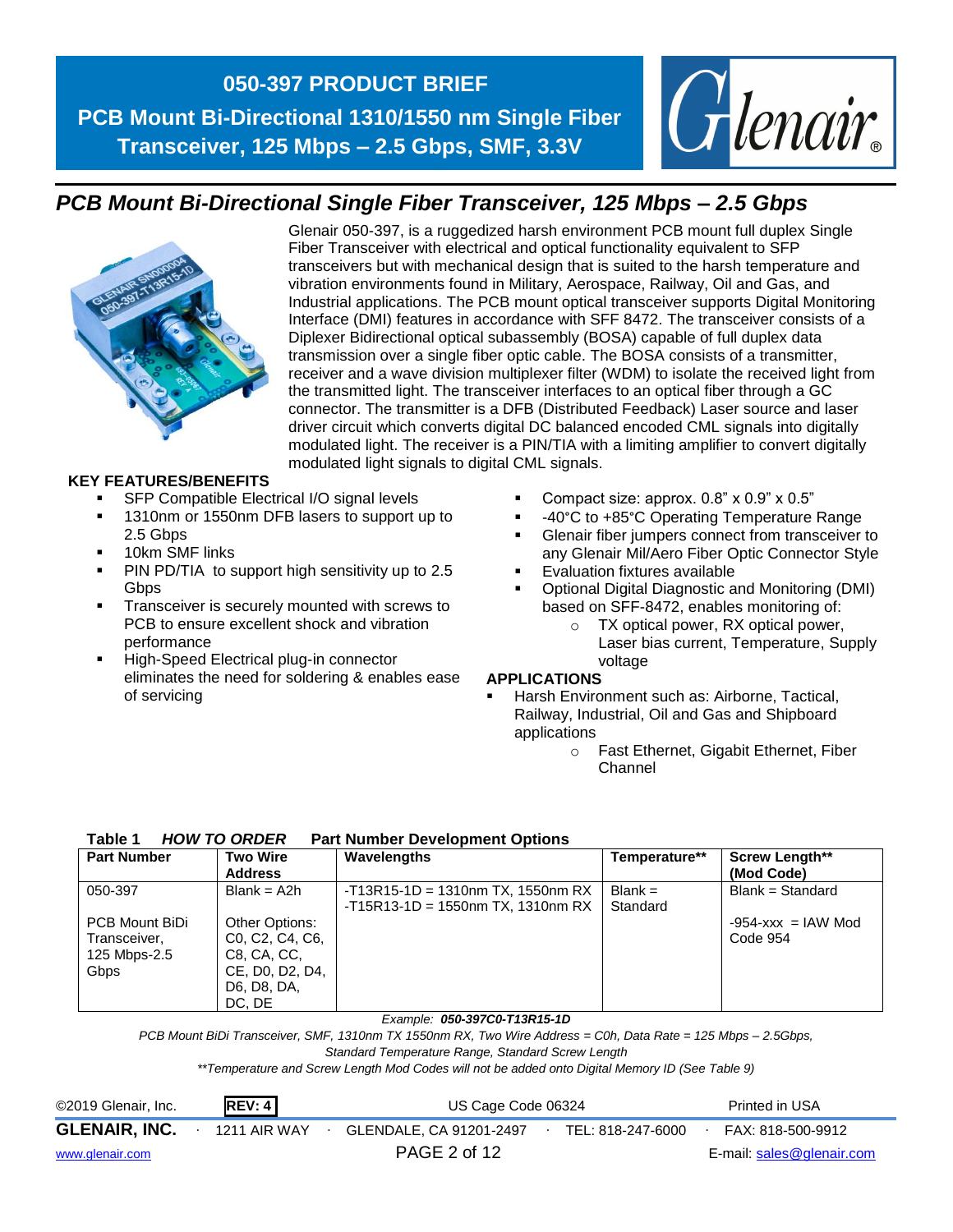## **050-397 PRODUCT BRIEF**

**PCB Mount Bi-Directional 1310/1550 nm Single Fiber Transceiver, 125 Mbps – 2.5 Gbps, SMF, 3.3V**



#### *Ratings and Specifications*

#### **Table 2 ABSOLUTE MAXIMUM RATINGS**

| Parameter           | <b>Symbol</b> | Min    | тур | Max    | <b>Units</b> | <b>Notes</b>                                    |
|---------------------|---------------|--------|-----|--------|--------------|-------------------------------------------------|
| Storage Temperature | Ts            | $-55$  |     | $+100$ | $\sim$       |                                                 |
| Supply Voltage      | $V_{\rm cc}$  | $-0.4$ |     | 3.8    |              | VccT & VccR may not differ by<br>more than 0.5V |

#### **Table 3 OPERATING CONDITIONS**

| Parameter                      | <b>Symbol</b>         | Min   | Тур | Max   | Units | <b>Notes</b>              |
|--------------------------------|-----------------------|-------|-----|-------|-------|---------------------------|
| <b>Operating Temperature</b>   | l op                  | $-40$ |     | $+85$ | °C    |                           |
| Supply Voltage                 | $V_{cc}$              | 3.135 | 3.3 | 3.465 |       |                           |
| <b>Supply Current</b>          | lcc.                  |       | 190 | 250   | mA    | Typical $@ + 85^{\circ}C$ |
| Power Supply Noise (Peak-Peak) | V <sub>ccripple</sub> |       |     | 100   | mV    |                           |

#### **Table 4 ELECTRO-OPTICAL CHARACTERISTICS – TRANSMITTER**

| <b>Parameter</b>                         | Symbol                 | Min  | Тур  | Max  | <b>Units</b> | <b>Notes</b>          |
|------------------------------------------|------------------------|------|------|------|--------------|-----------------------|
| <b>Optical Output Power</b>              | $P_{OUT}$              | $-7$ |      | $+2$ | dBm          |                       |
| <b>Extinction Ratio</b>                  | Er                     |      | 9    |      | dB           |                       |
| Optical Wavelength, T13                  | <b>A</b> OUT           | 1260 | 1310 | 1360 | nm           | Typical is at 25°C    |
| Optical Wavelength, T15                  | $\Lambda_{\text{OUT}}$ | 1500 | 1550 | 1600 | nm           | Typical is at 25°C    |
| Side Mode Suppression Ration (SMSR)      | <b>SMSR</b>            | 35   | 40   |      | dB           |                       |
| Transmitter Differential Input Impedance | <b>Rin</b>             |      | 100  |      | Ohms         | AC coupled Internally |
| Differential Input Voltage               | Vin d                  | 250  |      | 2200 | $mV_{p-p}$   | CML, 100 ohm          |

#### **Table 5 ELECTRO-OPTICAL CHARACTERISTICS - RECEIVER**

| <b>Parameter</b>                        | Symbol                 | Min    | Typ   | Max   | <b>Units</b>    | <b>Notes</b>          |
|-----------------------------------------|------------------------|--------|-------|-------|-----------------|-----------------------|
| Sensitivity, BER 10-12, PRBS7, Er 10 dB | $P_{IN}$               |        | $-24$ | $-22$ | dB <sub>m</sub> | PIN PD @ 1.25 Gbps    |
| Sensitivity, BER 10-12, PRBS7, Er 10 dB | $P_{IN}$               |        | $-25$ | $-24$ | dB <sub>m</sub> | PIN PD @ 125 Mbps     |
| Overload, BER 10-12, PRBS7              | $P_{IN}$               | $+0.5$ |       |       | dBm             | @1.25Gbps             |
| Optical Wavelength, R13                 | $\Lambda_{IN}$         | 1250   |       | 1370  | nm              |                       |
| Optical Wavelength, R15                 | <b>A</b> <sub>IN</sub> | 1490   |       | 1610  | nm              |                       |
| Receiver Differential Output Impedance  | Rout                   |        | 100   |       | Ohms            | AC coupled internally |
| Differential Output Voltage Swing       | Vout d                 | 600    |       | 1200  | $mV_{p-p}$      | CML, 100 ohm          |
| <b>LOS Assert Level</b>                 | <b>LOS</b>             |        |       | $-27$ | dB <sub>m</sub> | @ 1.25Gbps            |
| <b>LOS Hysteresis</b>                   | $LOS_{HYS}$            | 1.25   | 2.5   |       | dB              | @ 1.25Gbps            |

| ©2019 Glenair, Inc.  | <b>REV: 4</b>       | US Cage Code 06324                           | Printed in USA            |
|----------------------|---------------------|----------------------------------------------|---------------------------|
| <b>GLENAIR, INC.</b> | <b>1211 AIR WAY</b> | GLENDALE, CA 91201-2497<br>TEL: 818-247-6000 | FAX: 818-500-9912         |
| www.glenair.com      |                     | PAGE 3 of 12                                 | E-mail: sales@glenair.com |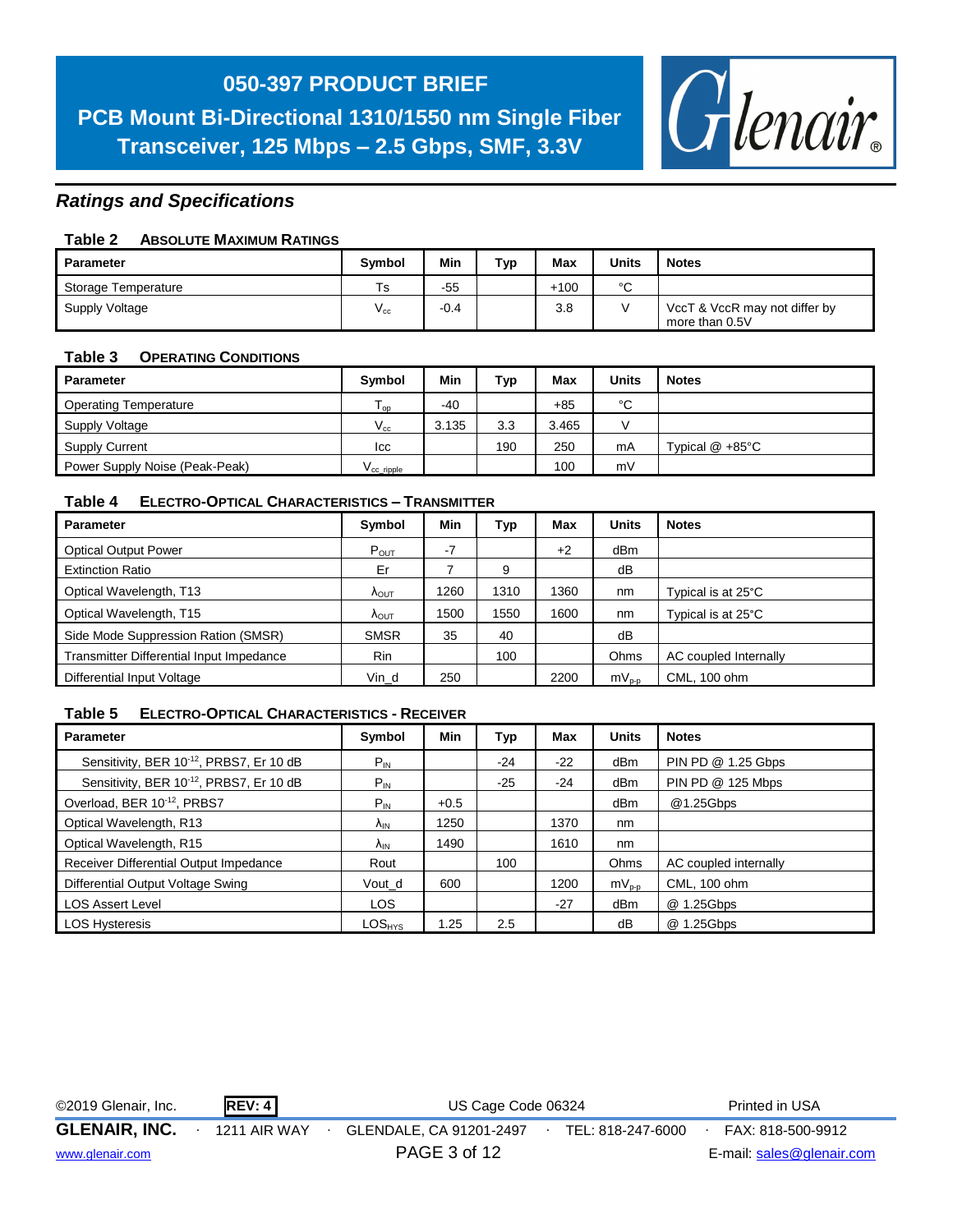

#### *Ratings and Specifications (continued)*

#### **TABLE 6 COMPLIANCE SPECIFICATIONS**

| <b>CHARACTERISTIC</b>       | <b>Standard</b><br><b>Condition</b> |                            | <b>Notes</b>        |
|-----------------------------|-------------------------------------|----------------------------|---------------------|
| <b>Mechanical Shock</b>     | MIL-STD-810                         | Para. 516.6, proc. I, 650g | 0.9 ms operating    |
| <b>Mechanical Vibration</b> | MIL-STD-810                         | Para. 514.6, 40g rms       | Random, operating   |
| ESD.                        | MIL-STD-883                         |                            | 500V HBM            |
| <b>Flame Resistance</b>     | MIL-STD-1344                        | Method 1012, Cond. B       | 30 seconds          |
| Damp Heat                   | <b>MIL-STD-1344</b>                 | Method 1002.2, Cond. B     | 10 cycles, 24 hours |
| Eye Safety                  | CDRH and IEC-825                    | Class 1 Laser Product      |                     |

#### **TABLE 7 MATERIAL/FINISH**

| Item                                  | <b>Material/Finish</b>                             |
|---------------------------------------|----------------------------------------------------|
| PCB                                   | FR4                                                |
| PCB flex                              | FR4 & Polyimide                                    |
| Railings                              | Aluminum 6061-T6 per ASTM-B221/B211M or Equivalent |
| <b>Screws</b>                         | CRES Type, 302, 303, 304, 305, or 316              |
| <b>Optical Ferrules &amp; Sleeves</b> | Zirconia, Ceramic                                  |
| Solder type                           | RoHS compliant Sn95/Sb5 (232°C melting temp) &     |
|                                       | RoHS compliant Sn96.5/Ag3.0/Cu0.5 (217° melting)   |

| ©2019 Glenair, Inc.  | REV: 4              | US Cage Code 06324      |                   | Printed in USA            |
|----------------------|---------------------|-------------------------|-------------------|---------------------------|
| <b>GLENAIR, INC.</b> | <b>1211 AIR WAY</b> | GLENDALE, CA 91201-2497 | TEL: 818-247-6000 | FAX: 818-500-9912         |
| www.glenair.com      |                     | PAGE 4 of 12            |                   | E-mail: sales@glenair.com |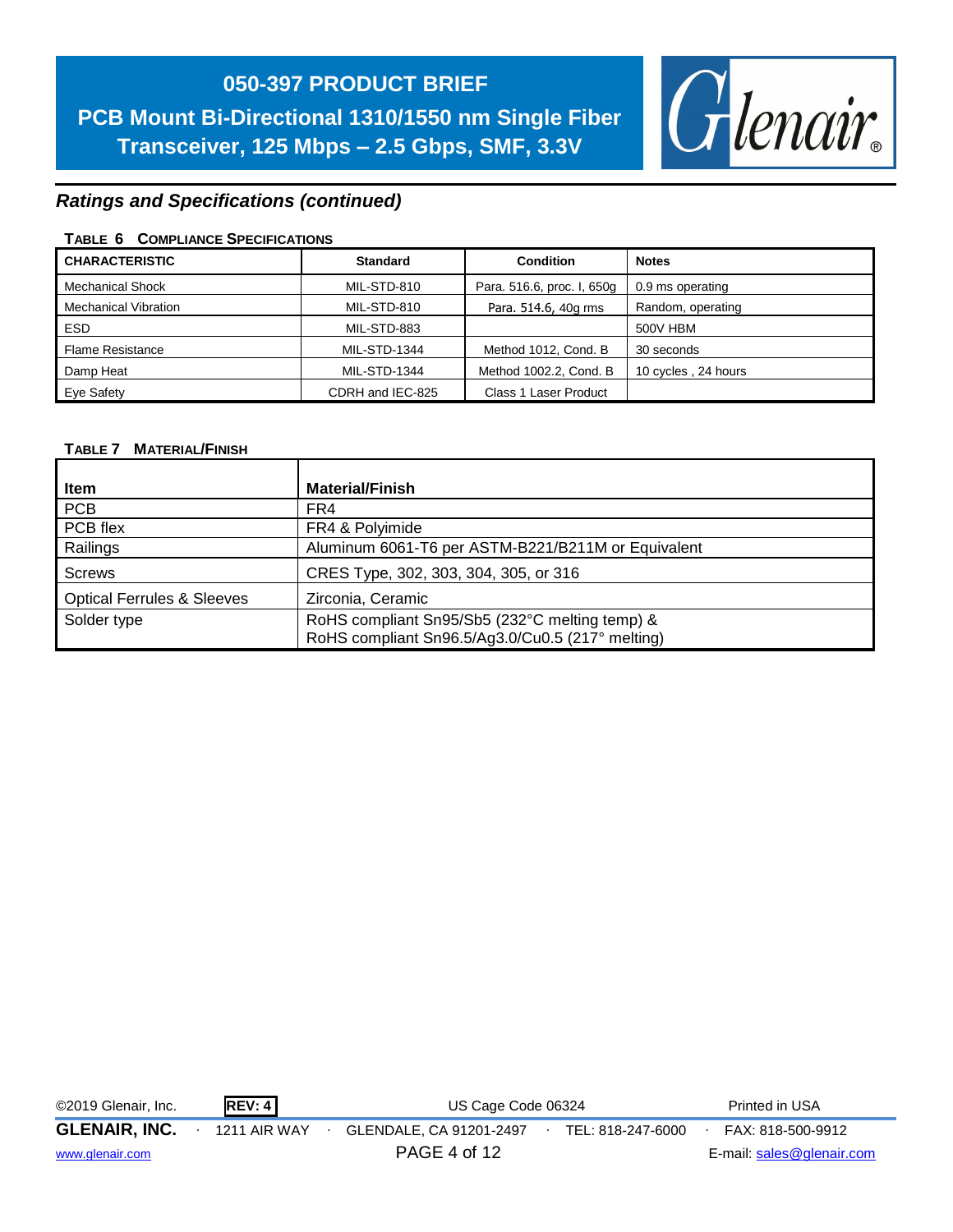## **050-397 PRODUCT BRIEF** Glenair. **PCB Mount Bi-Directional 1310/1550 nm Single Fiber Transceiver, 125 Mbps – 2.5 Gbps, SMF, 3.3V** *FIGURE 1 – OUTLINE DRAWING CONTINUED (MARKING)* LABELING: Each unit will be shipped in an antistatic bag. The label on the antistatic bag shall be at a minimum Arial size 10 black font and contain at a minimum the following information: ANTISTATIC BAG LABEL: Glenair Cage Code: 06324 PN: 050-397XX-XXXXXX-XX Rev: X QTY: X J/N: X D/C:X S/N\*: XXXXXX \*If QTY is more than 1, there is no S/N Each unit will be marked, either with a label or laser engraving, as follows: • Marking font to be Arial, greater than .08 inches in height. Marking: FIRST LINE OF TEXT • Glenair • Serial Number (6 digits) SECOND LINE OF TEXT: • Part number Example **GLENAIR SN123456 050-397C0-T13R15-1D**

| ©2019 Glenair, Inc.  |  | REV: 4       | US Cage Code 06324      | Printed in USA    |                           |  |
|----------------------|--|--------------|-------------------------|-------------------|---------------------------|--|
| <b>GLENAIR, INC.</b> |  | 1211 AIR WAY | GLENDALE, CA 91201-2497 | TEL: 818-247-6000 | FAX: 818-500-9912         |  |
| www.glenair.com      |  |              | <b>PAGE 5 of 12</b>     |                   | E-mail: sales@glenair.com |  |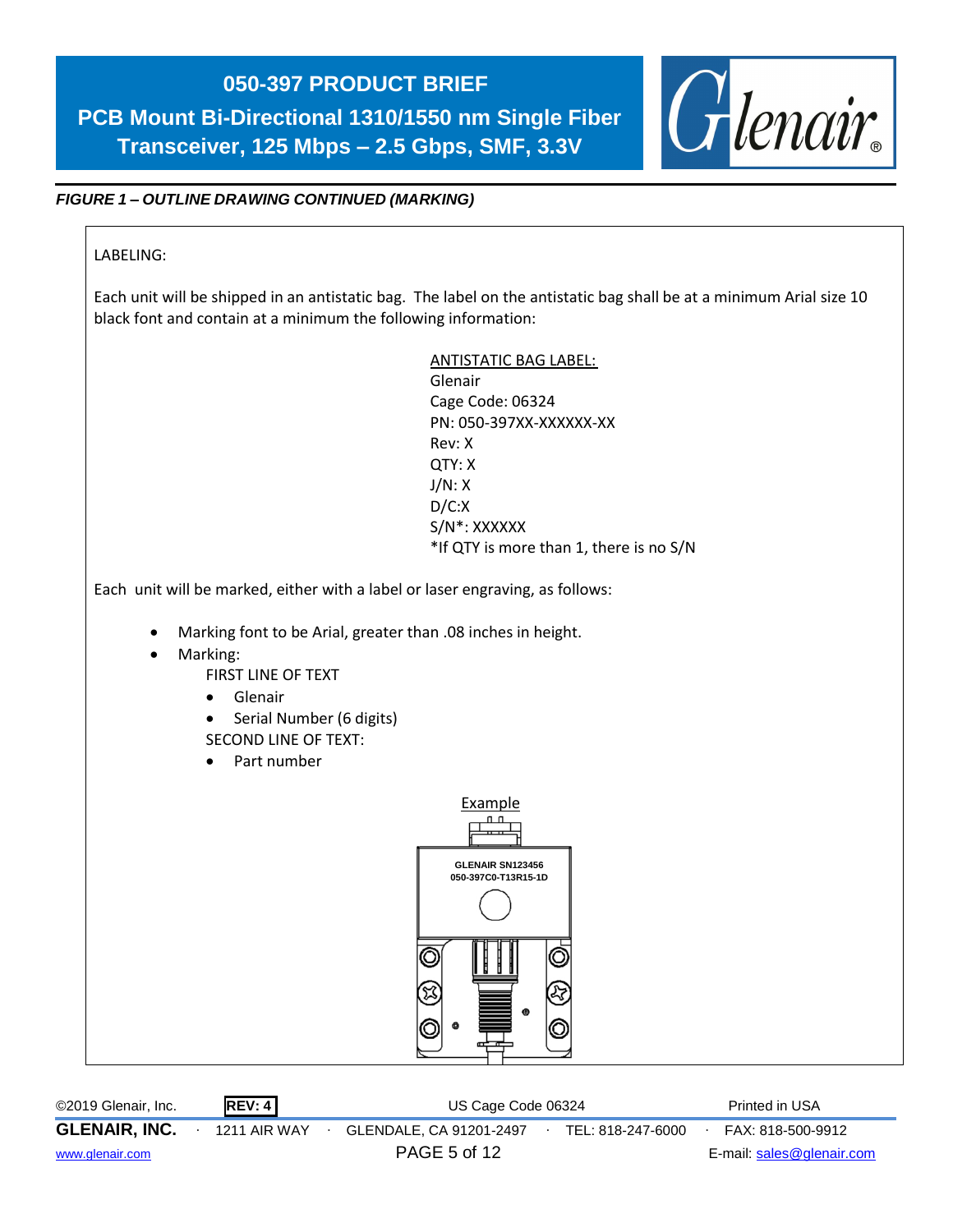

#### *FUNCTIONAL DESCRIPTION*



#### *TRANSMITTER SECTION*

Transmit Disable (Tx\_Disable)

The transmitter section of the transceiver accepts a TTL and CMOS compatible transmit disable control signal input that shuts down the transmitter optical output. A high signal disables the transmitter while a low signal allows normal transceiver operation. Also laser is disabled when TX Disable is open. In the event of a fault (e.g. eye safety circuit activated), cycling this control signal resets the module. Host systems should allow a 10ms interval between successive assertions of this control signal.

Transmit Fault (Tx\_Fault)

A catastrophic laser fault will activate the transmitter signal, TX\_FAULT, and disable the laser. This signal is an open collector output (pull-up required on the host board). A low signal indicates normal laser operation and a high signal indicates a fault. The TX\_FAULT will be latched high when a laser fault occurs and is cleared by toggling the TX\_DISABLE input or cycling the power of the transceiver. The transmitter fault condition can also be monitored via the 2 wire serial interface (address A2, byte 110, bit 2).

©2019 Glenair, Inc. **REV: 4** US Cage Code 06324 Printed in USA **GLENAIR, INC.** ∙ 1211 AIR WAY ∙ GLENDALE, CA 91201-2497∙ TEL: 818-247-6000∙ FAX: 818-500-9912 [www.glenair.com](http://www.glenair.com/) PAGE 6 of 12 E-mail: [sales@glenair.com](mailto:sales@glenair.com) Eye Safety Circuit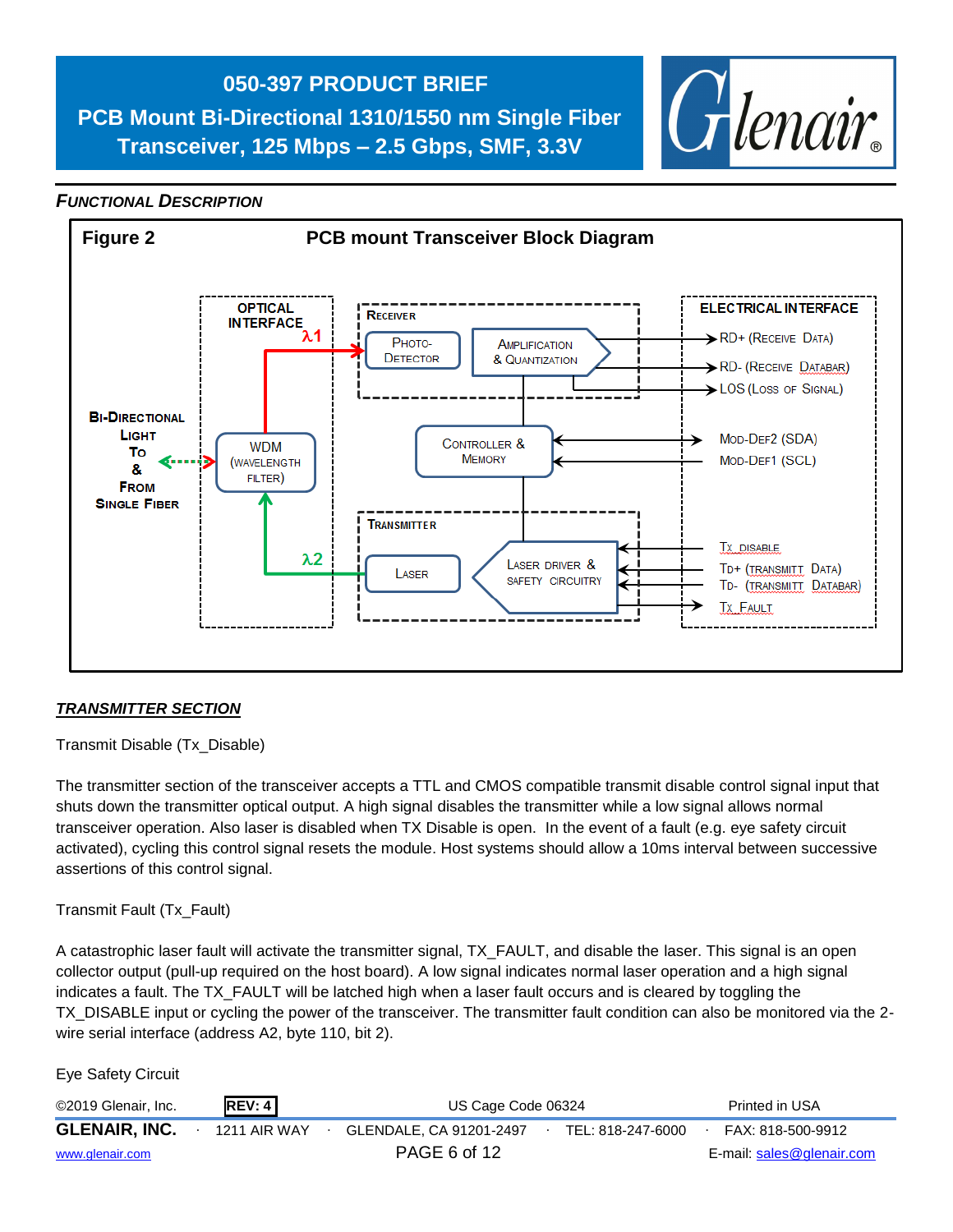### **050-397 PRODUCT BRIEF**

**PCB Mount Bi-Directional 1310/1550 nm Single Fiber Transceiver, 125 Mbps – 2.5 Gbps, SMF, 3.3V**



The Transmitter section provides Class 1 eye safety by design and is compliant with US FDA CDRH AEL Class 1 and EN(IEC) 60825-1,2, EN60950 Class 1. The eye safety circuit continuously monitors optical output power levels and will disable the transmitter and assert a TX\_FAULT signal upon detecting an unsafe condition. Such unsafe conditions can be created by inputs from the host board (Vcc fluctuation, unbalanced code) or faults within the module.

#### *RECEIVER SECTION*

Receiver Loss of Signal (LOS)

The Loss Of Signal (LOS) output indicates an unusable optical input power level. The post-amplification IC includes transition detection circuitry which monitors the ac level of incoming optical signals and provides a TTL/CMOS compatible status signal to the host. A low LOS logic level indicates the presence of an optical input while a high LOS logic level indicates an unusable optical input. The LOS thresholds are factory-set so that a high output indicates a definite optical fault has occurred (e.g. failed transmitter, broken or disconnected fiber connection to the transceiver, etc.). The LOS can also be monitored via the 2-wire serial interface (address A2h, byte 110, bit 1).

#### *FUNCTIONAL I/O*

The PCB mount transceiver accepts industry standard differential signals such as LVPECL and CML within the scope of the SFP MSA. To simplify board requirements, transmitter bias resistors and ac coupling capacitors are incorporated, per SFF-8074i, and hence are not required on the host board. The module is AC-coupled and internally terminated.

Figure 3 illustrates a recommended interface circuit to link the PCB mount transceiver to the supporting Physical Layer integrated circuits.

The PCB mount transceiver interfaces with the host circuit board through twenty I/O pins identified by function in Table 8. The transceiver high speed transmit and receive interfaces requires SFP MSA compliant signal lines on the host board. The Tx\_Disable, Tx\_Fault, and Rx\_LOS lines require TTL lines on the host board (per SFF-8074i) if used. If an application chooses not to take advantage of the functionality of these pins, TX\_Disable need to be tied to GND, TX\_Fault and RX\_LOS do not need to be connected.

#### *Digital Diagnostic Interface and Serial Identification (EEPROM)*

The PCB mount transceiver is compatible with the SFF-8074i SFP specification and with SFF-8472, the SFP specification for Digital Diagnostic Monitoring Interface. Both specifications can be found at http://www.sffcommittee.org.

| ©2019 Glenair, Inc.  | <b>REV: 4</b> | US Cage Code 06324      |  |                   |  | Printed in USA            |
|----------------------|---------------|-------------------------|--|-------------------|--|---------------------------|
| <b>GLENAIR, INC.</b> | 1211 AIR WAY  | GLENDALE. CA 91201-2497 |  | TEL: 818-247-6000 |  | FAX: 818-500-9912         |
| www.glenair.com      |               | PAGE 7 of 12            |  |                   |  | E-mail: sales@glenair.com |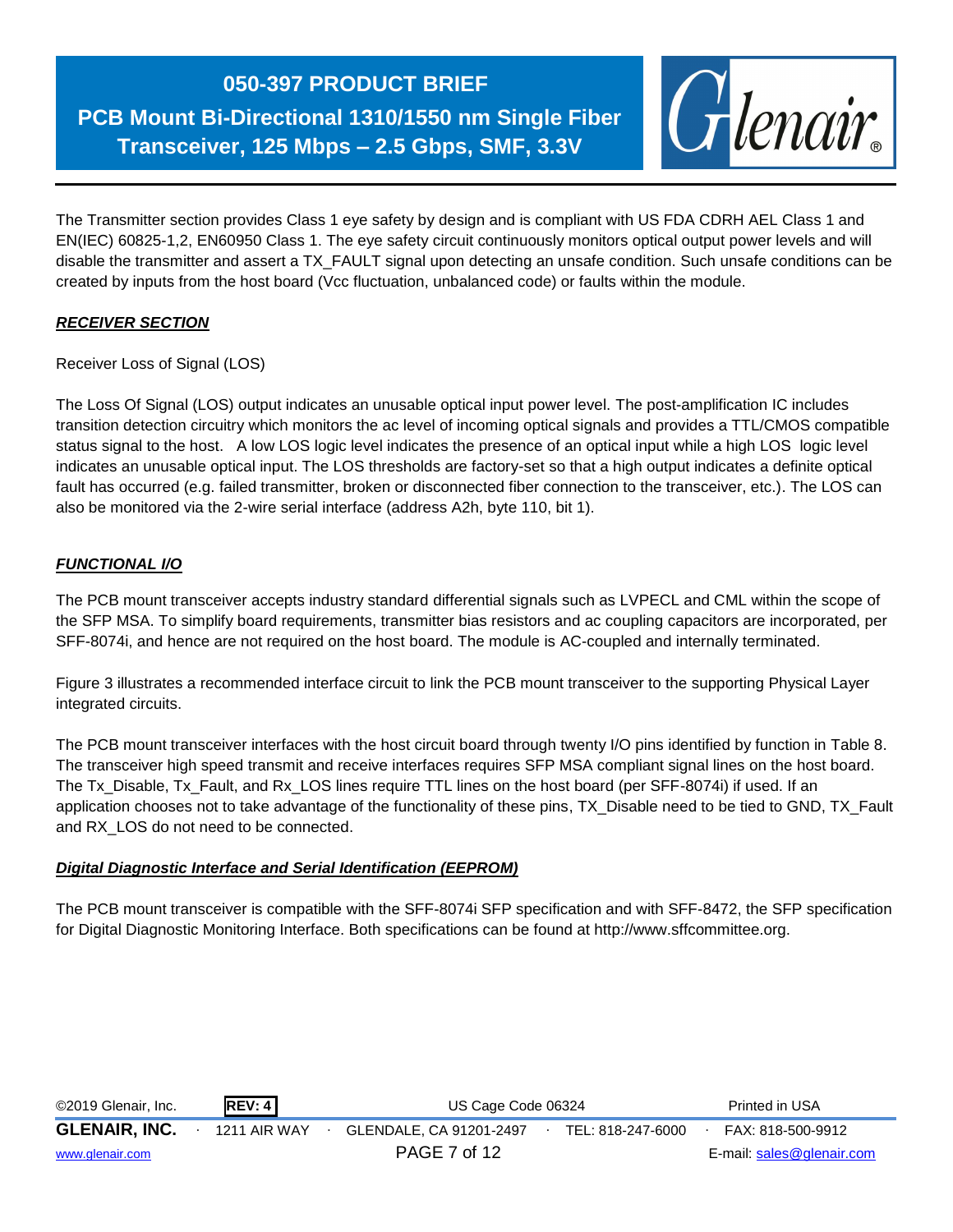



#### **FIGURE 3 RECOMMENDED PCB MOUNT TRANSCEIVER HOST BOARD SCHEMATIC**

The PCB mount transceiver features EEPROM for Serial ID, which contains the product data stored for retrieval by host equipment. This data is accessed via the 2-wire serial EEPROM protocol in compliance with the industry standard SFP Multi-Source Agreement. The base EEPROM memory, bytes 0-255 at memory address 0xA0, is organized in compliance with SFF-8074i.

As an enhancement to the conventional SFP interface defined in SFF-8074i, the PCB mount Transceiver is compliant to SFF-8472 (digital diagnostic interface for optical transceivers). This new digital diagnostic information is stored in bytes 0- 255 at memory address 0xA2.Using the 2-wire serial interface defined in the MSA, the PCB mount Transceiver provides real time temperature, supply voltage, laser bias current, laser average output power and received input power. These parameters are internally calibrated, per the SFF-8472 MSA. The digital diagnostic interface also adds the capability to monitor for Transmitter Faults (TX\_FAULT), and monitor for Receiver Loss of Signal (RX\_LOS). The diagnostic information provides the opportunity for Predictive Failure Identification, Compliance Prediction, Fault Isolation and Component Monitoring.

| ©2019 Glenair, Inc.  | REV: 4       | US Cage Code 06324      |  |                   |  | Printed in USA            |
|----------------------|--------------|-------------------------|--|-------------------|--|---------------------------|
| <b>GLENAIR, INC.</b> | 1211 AIR WAY | GLENDALE, CA 91201-2497 |  | TEL: 818-247-6000 |  | FAX: 818-500-9912         |
| www.glenair.com      |              | PAGE 8 of 12            |  |                   |  | E-mail: sales@glenair.com |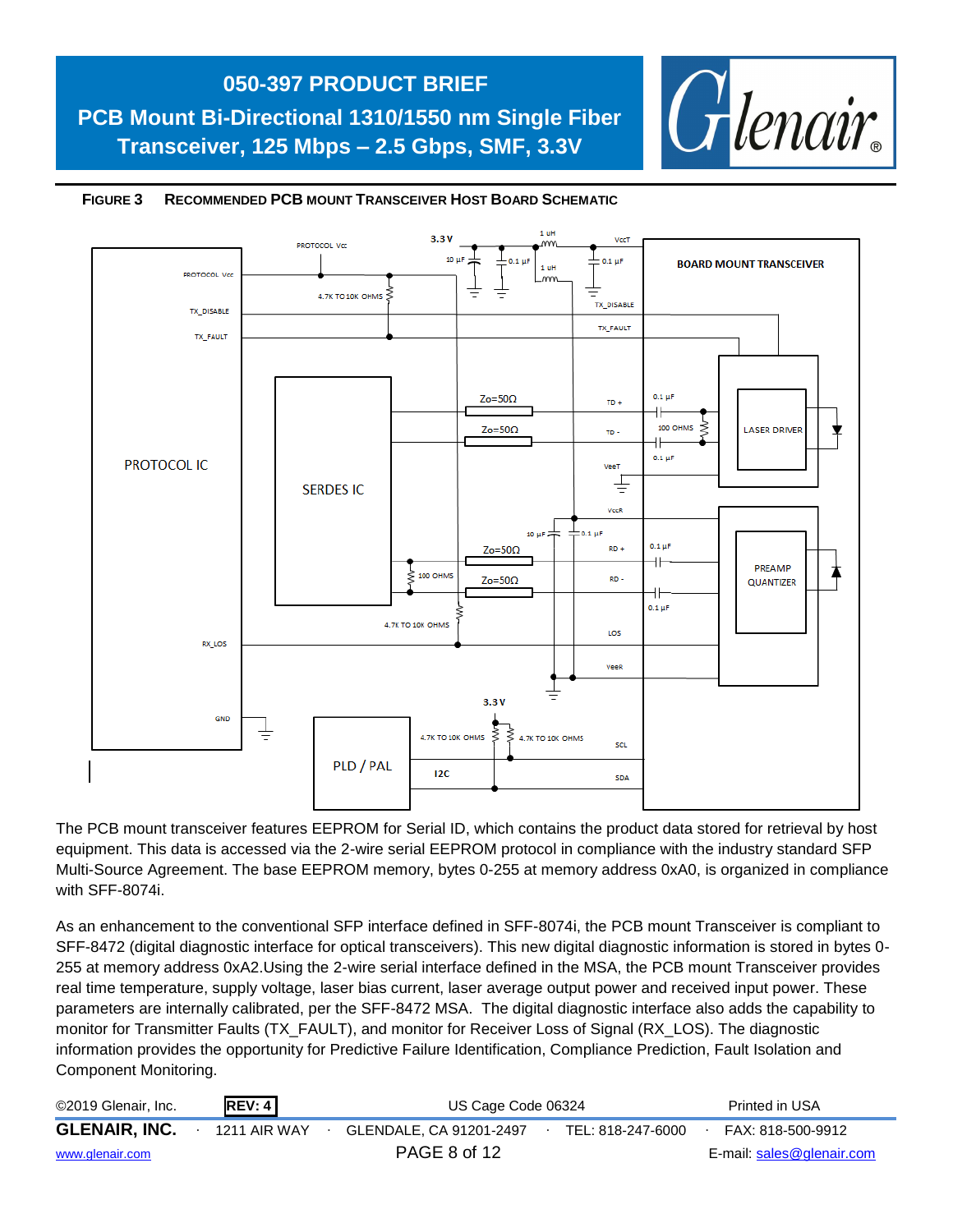

#### *Predictive Failure Identification*

The predictive failure feature allows a host to identify potential link problems before system performance is impacted. Prior identification of link problems enables a host to service an application via "fail over" to a redundant link or replace a suspect device, maintaining system uptime in the process. For applications where ultra-high system uptime is required, the PCB mount Transceiver provides a means to monitor two real-time laser metrics associated with observing laser degradation and predicting failure: average laser bias current (Tx\_Bias) and average laser optical power (Tx\_Power).

#### *Compliance Prediction*

Compliance prediction is the ability to determine if an optical transceiver is operating within its operating and environmental requirements. The PCB mount Transceiver provide real-time access to transceiver internal supply voltage and temperature, allowing a host to identify potential component compliance issues. Received optical power is also available to assess compliance of fiber cable plant and remote transmitter. When operating out of requirements, the link cannot guarantee error free transmission.

#### *Fault Isolation*

The fault isolation feature allows a host to quickly pinpoint the location of a link failure, minimizing downtime. For optical links, the ability to identify a fault at a local device, remote device or cable plant is crucial to speeding service of an installation. PCB mount Transceiver real-time monitors of Tx\_Bias, Tx\_Power, Vcc, Temperature and Rx\_Power can be used to assess local transceiver current operating conditions. In addition, status flag Rx Loss of Signal (LOS) is mirrored in memory and available via the two-wire serial interface.

#### *Component Monitoring*

Component evaluation is another use of the PCB mount Transceiver real-time monitors of Tx\_Bias, Tx\_Power, Vcc, Temperature and Rx\_Power. Potential uses are as debugging aids for system installation and design, and transceiver parametric evaluation for factory or field qualification. For example, temperature per module can be observed in high density applications to facilitate thermal evaluation of systems that incorporate this PCB mount transceiver

#### *Required Host Board Components*

A power supply noise rejection filter as describe in SFP MSA is required on the host PCB to meet data sheet performance. This is filter incorporates an inductor which should be rated to 400 mADC and 1 Ω series resistance or better. It should not be replaced with a ferrite. The required filter is illustrated in Figure 4. Also, the host PCB for the PCB mount transceiver requires 4.7 K to 10 KΩ pull-up resistors for TX\_FAULT, LOS, SCA and SDL lines.

| ©2019 Glenair, Inc.  | <b>REV: 4</b> | US Cage Code 06324      |  |                   | Printed in USA            |
|----------------------|---------------|-------------------------|--|-------------------|---------------------------|
| <b>GLENAIR, INC.</b> | 1211 AIR WAY  | GLENDALE. CA 91201-2497 |  | TEL: 818-247-6000 | FAX: 818-500-9912         |
| www.glenair.com      |               | PAGE 9 of 12            |  |                   | E-mail: sales@glenair.com |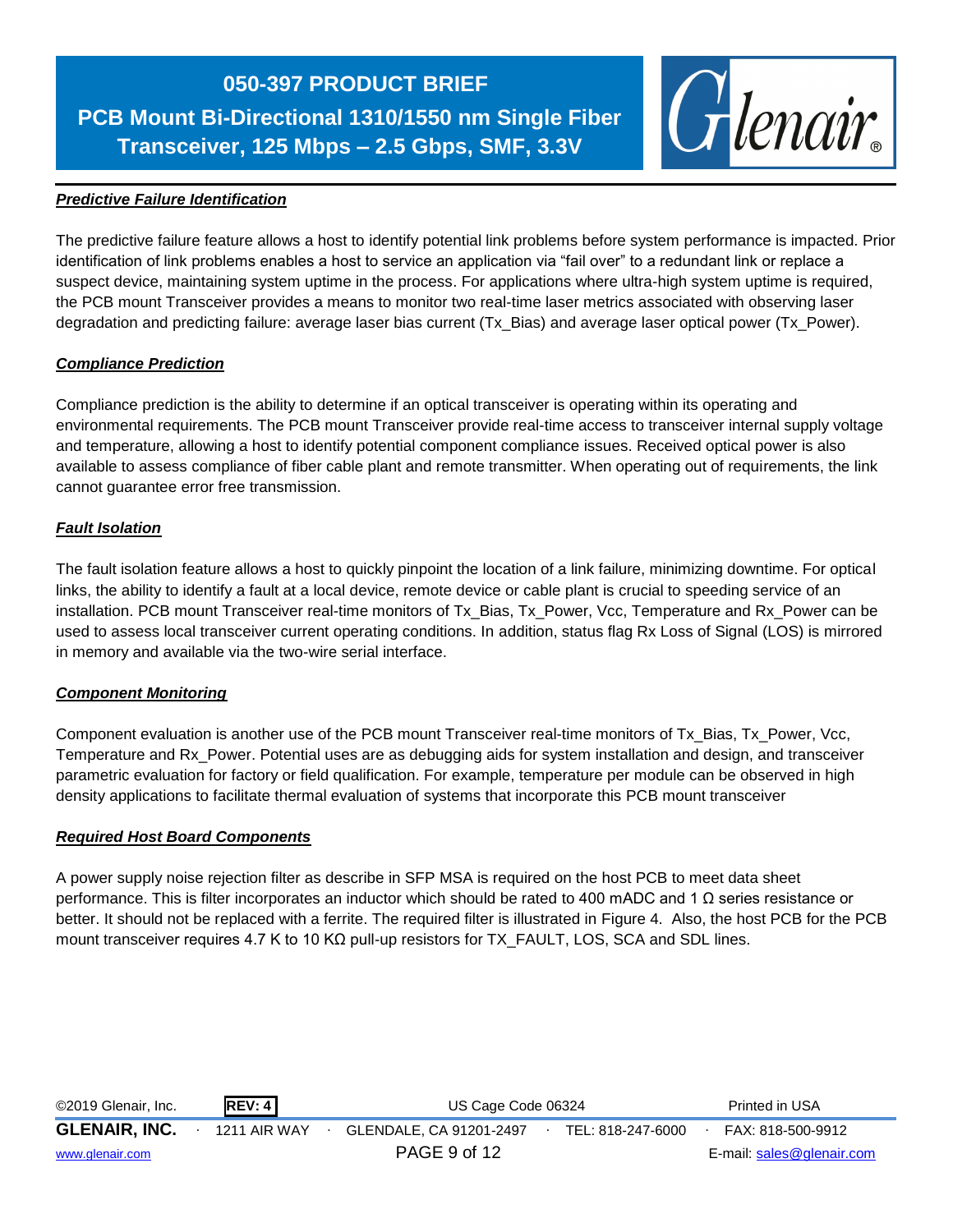#### **050-397 PRODUCT BRIEF**

**PCB Mount Bi-Directional 1310/1550 nm Single Fiber Transceiver, 125 Mbps – 2.5 Gbps, SMF, 3.3V**





#### *Fiber Compatibility*

The transceiver is capable of transmission up to 10km with 9/125 μm fiber

#### *Electrostatic Discharge (ESD)*

The Transceiver is compatible with ESD levels found in typical manufacturing and operating environments as described JEDEC EIA JESD22-A114, Class 1C (<2000Volts) HBM. Glenair recommends that devices are handled with ESD precautions to limit exposure to below 250V HBM.

There are two design cases in which immunity to ESD damage is important. The first case is during handling of the transceiver prior to insertion to the host board. To protect the transceiver, it's important to use standard industry ESD handling precautions. These precautions include using grounded wrist straps, work benches, and floor mats in ESD controlled areas. The ESD sensitivity of the Glenair PCB mount transceiver is compatible with typical industry production environments.

The second case to consider is static discharges to the exterior of the host equipment after installation, in which case the transceiver may be subject to system-level ESD requirements.

| ©2019 Glenair, Inc.  | REV: 4       | US Cage Code 06324      |  |                   |  | Printed in USA            |
|----------------------|--------------|-------------------------|--|-------------------|--|---------------------------|
| <b>GLENAIR, INC.</b> | 1211 AIR WAY | GLENDALE, CA 91201-2497 |  | TEL: 818-247-6000 |  | FAX: 818-500-9912         |
| www.glenair.com      |              | PAGE 10 of 12           |  |                   |  | E-mail: sales@glenair.com |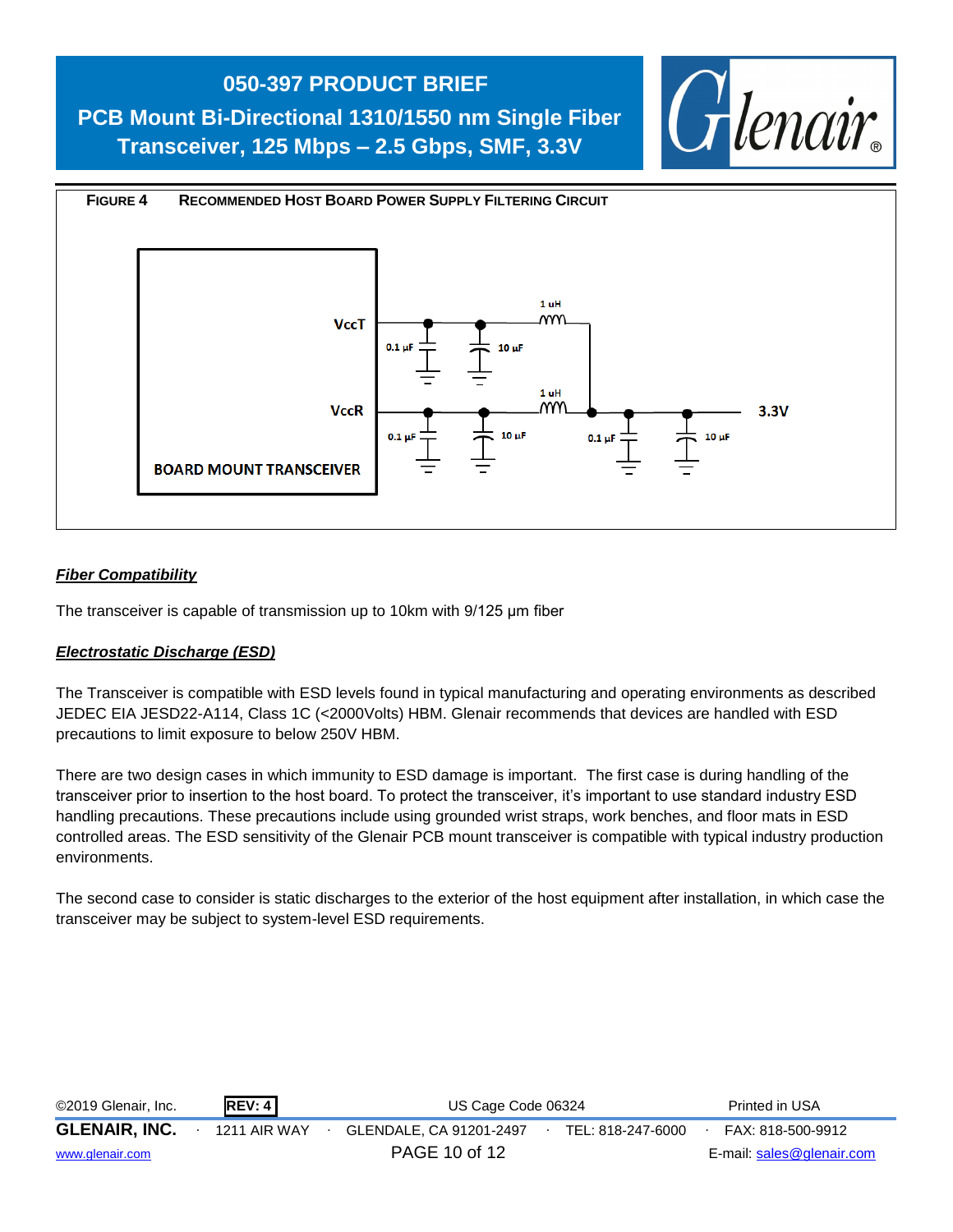

#### *Application Support*

To assist in the transceiver design and evaluation process, Glenair offers the following aids:

- Evaluation board & Product Manual, part number 050-329, which facilitates in the testing of the PCB mount transceiver.
- 3D Step file to support modeling of mechanical fit and routing
- PADS schematic and PCB layout library files that can be exported into customer's PCB software design program
- Applications Aid Example of PCB layout including details of high speed transmission designs

#### *Customer Manufacturing Processes*

This module is mounted with screws and interfaces with a high-speed low cost surface mount electrical connector residing on the host PC board. The PCB mount transceiver is not designed for aqueous wash, IR reflow, or wave soldering processes and should be mounted on the host board after host PC board has been through its assembly process.

Proper torque values for mounting screws must be observed. Please contact Glenair for hardware mounting process recommendations.

| ©2019 Glenair, Inc.  | REV: 4              | US Cage Code 06324                           | Printed in USA            |
|----------------------|---------------------|----------------------------------------------|---------------------------|
| <b>GLENAIR, INC.</b> | <b>1211 AIR WAY</b> | GLENDALE, CA 91201-2497<br>TEL: 818-247-6000 | FAX: 818-500-9912         |
| www.glenair.com      |                     | PAGE 11 of 12                                | E-mail: sales@glenair.com |